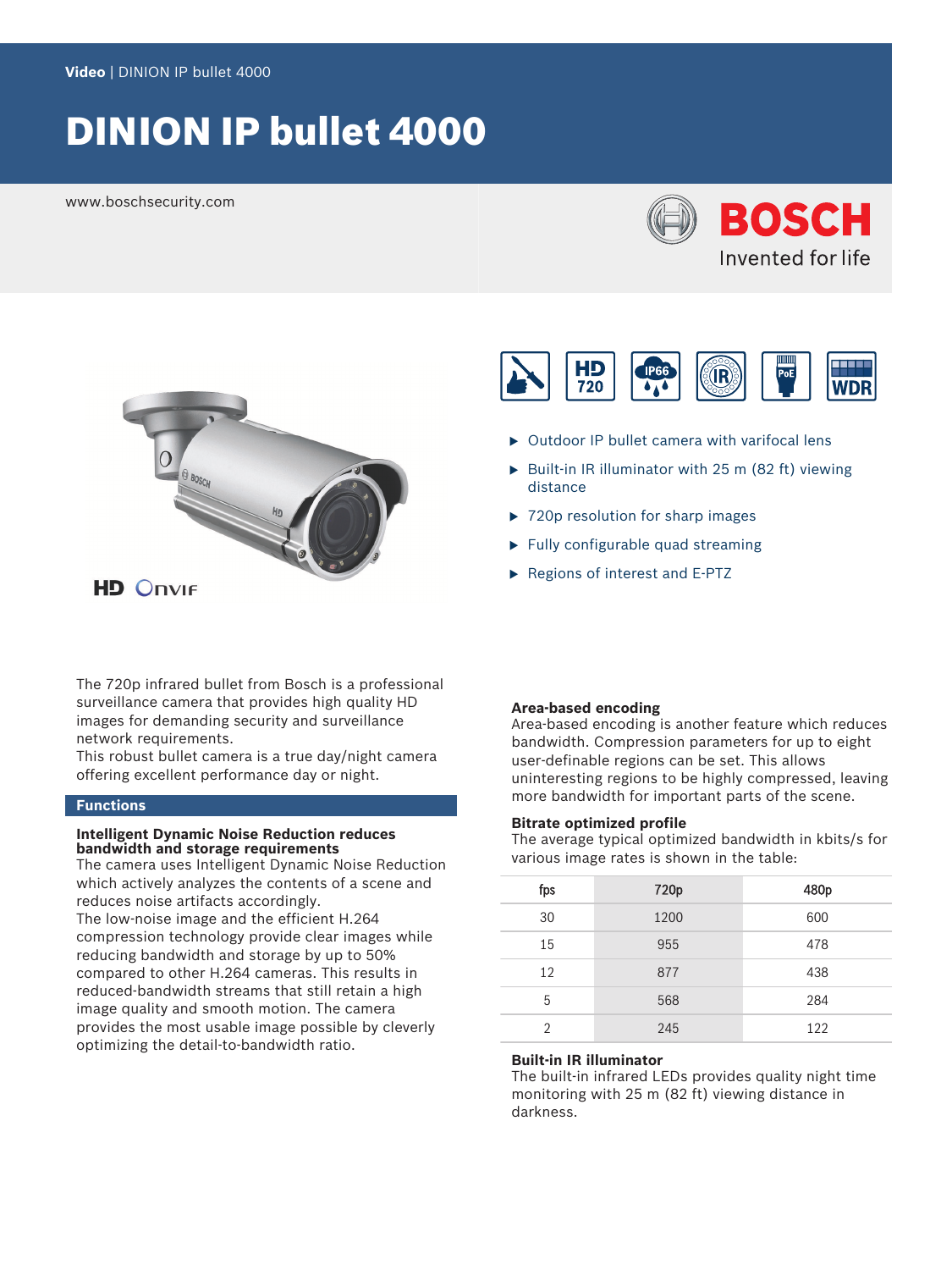## **Outdoor bullet camera with varifocal lens**

The robust aluminum housing provides high installation flexibility. The camera resists both water and dust ingress in tough environments and is rated to IP66 (NEMA Type 4X) standards. The 3 to 10 mm varifocal lens allows you to choose the coverage area to best suit your application.

### **Multiple streams**

The innovative multi-streaming feature delivers various H.264 streams together with an M‑JPEG stream. These streams facilitate bandwidth-efficient viewing and recording as well as integration with third-party video management systems.

### **Regions of interest and E-PTZ**

Regions of Interest (ROI) can be user defined. The remote E-PTZ (Electronic Pan, Tilt and Zoom) controls allow you to select specific areas of the parent image. These regions produce separate streams for remote viewing and recording. These streams, together with the main stream, allow the operator to separately monitor the most interesting part of a scene while still retaining situational awareness.

#### **Two-way audio and audio alarm**

Two-way audio allows the operator to communicate with visitors or intruders via an external audio line input and output. Audio detection can be used to generate an alarm if needed.

### **Tamper and motion detection**

A wide range of configuration options is available for alarms signaling camera tampering. A built-in algorithm for detecting movement in the video can also be used for alarm signaling.

### **Cloud-based services**

The camera supports time-based or alarm-based JPEG posting to four different accounts. These accounts can address FTP servers or cloud-based storage facilities (for example, Dropbox). Video clips or JPEG images can also be exported to these accounts. Alarms can be set up to trigger an e-mail or SMS notification so you are always aware of abnormal events.

#### **Easy installation**

Power for the camera can be supplied via a Powerover-Ethernet compliant network cable connection. With this configuration, only a single cable connection is required to view, power, and control the camera. Using PoE makes installation easier and more costeffective, as cameras do not require a local power source.

The camera can also be supplied with power from +12 VDC power supplies. To increase system reliability, the camera can be simultaneously connected to both PoE and +12 VDC supplies. Additionally, uninterruptible power supplies (UPS) can be used to ensure continuous operation, even during a power failure.

For trouble-free network cabling, the camera supports Auto-MDIX which allows the use of straight or crossover cables.

### **True day/night switching**

The camera incorporates mechanical filter technology for vivid daytime color and exceptional night-time imaging while maintaining sharp focus under all lighting conditions.

#### **Access security**

Password protection with three levels and 802.1x authentication is supported. To secure Web browser access, use HTTPS with a SSL certificate stored in the camera. The video and audio communication channels can be independently AES encrypted with 128-bit keys by installing the optional encryption site license.

### **Complete viewing software**

There are many ways to access the camera's features: using a web browser, with the Bosch Video Management System, with the free-of-charge Bosch Video Client, with the video security mobile app, or via third-party software.

#### **Video security App**

The Bosch video security mobile App has been developed to enable Anywhere access to HD surveillance images allowing you to view live images from any location. The App is designed to give you complete control of all your cameras, from panning and tilting to zoom and focus functions. It's like taking your control room with you.

This App, together with the separately available Bosch transcoder, will allow you to fully utilize our dynamic transcoding features so you can play back images even over low-bandwidth connections.

#### **System integration**

The camera conforms to the ONVIF Profile S specification. This guarantees interoperability between network video products regardless of manufacturer. Third-party integrators can easily access the internal feature set of the camera for integration into large projects. Visit the Bosch Integration Partner Program (IPP) website (ipp.boschsecurity.com) for more information.

# **Certifications and approvals**

#### **HD standards**

Complies with the 296M-2001 Standard in:

- Resolution: 1280x720
- Scan: Progressive
- Color representation: complies with ITU-R BT.709
- Aspect ratio: 16:9
- Frame rate: 25 and 30 frames/s

| <b>Standards</b> | IEC 62471 (IR) |
|------------------|----------------|
|                  | EN 60950-1     |
|                  | UL 60950-1     |
|                  | UL 60950-22    |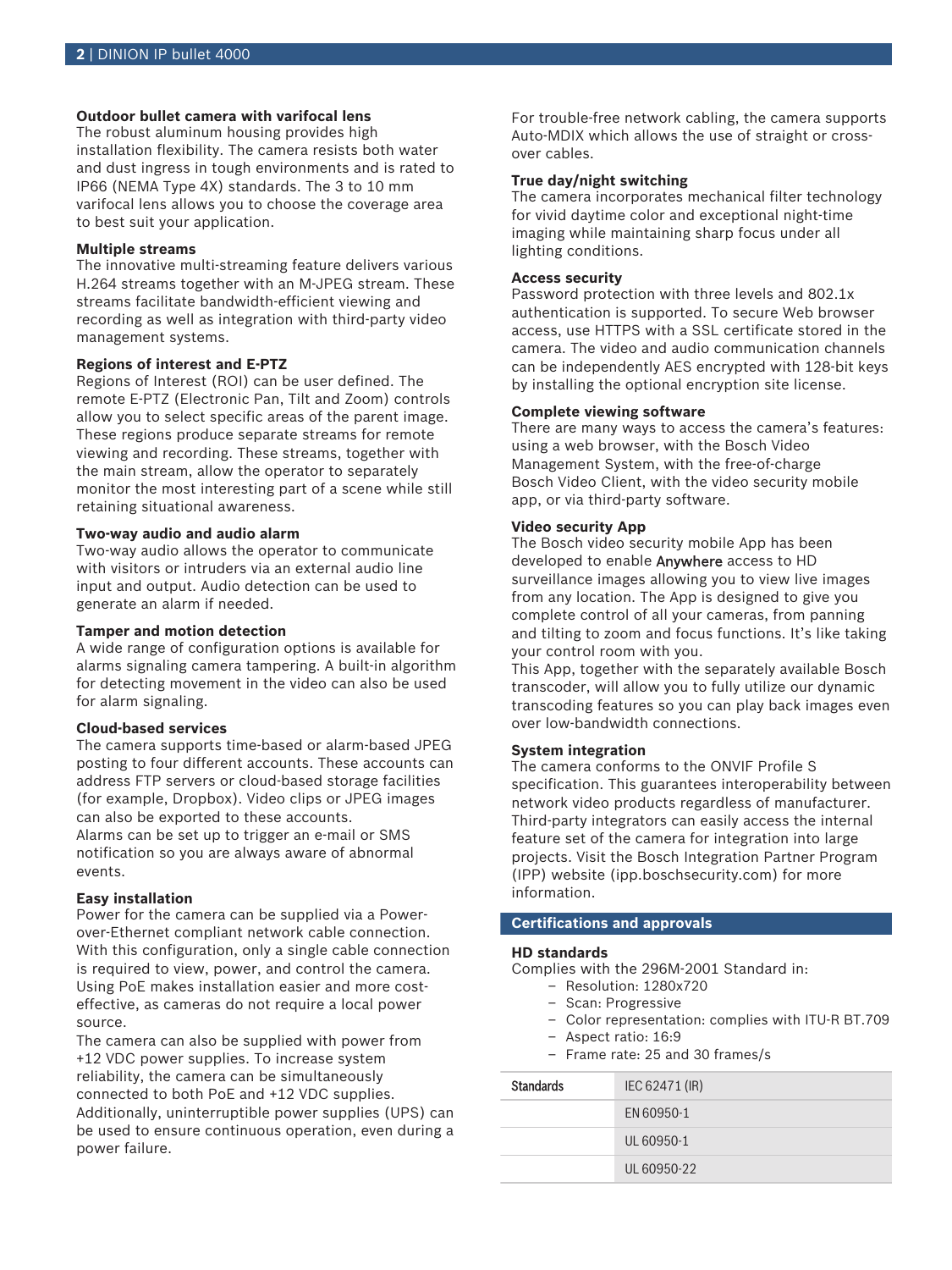|                            |              | CAN/CSA-C22.2 NO. 60950-1-03        |
|----------------------------|--------------|-------------------------------------|
|                            |              | CAN/CSA-C22.2 NO. 60950-22          |
|                            |              | EN 50130-4                          |
|                            |              | EN 50130-5                          |
|                            |              | FCC Part15 Subpart B, Class B       |
|                            |              | EMC directive 2004/108/EC           |
|                            |              | EN 55022 class B                    |
|                            |              | EN 55024                            |
|                            |              | AS/NZS CISPR 22 (equal to CISPR 22) |
|                            |              | ICES-003 Class B                    |
|                            |              | VCCI J55022 V2/V3                   |
|                            |              | EN 50121-4                          |
| <b>ONVIF</b><br>compliance |              | EN 50132-5-2; IEC 62676-2-3         |
| Product<br>certifications  |              | CE, FCC, UL, cUL, C-tick, CB, VCCI  |
| Ingress<br>protection      |              | <b>IP66</b>                         |
| Impact protection          |              | IK08                                |
| <b>Region</b>              |              | <b>Certification</b>                |
| Europe                     | CF           |                                     |
| <b>USA</b>                 | $\mathsf{U}$ |                                     |
|                            |              | <b>FCC</b>                          |

# **Technical specifications**

Canada CSA

| Power                                                |                                                       |  |  |
|------------------------------------------------------|-------------------------------------------------------|--|--|
| Input voltage                                        | $+12$ VDC or<br>Power-over-Ethernet (48 VDC nominal)  |  |  |
| Power consumption                                    | 9.2 W max.                                            |  |  |
| PoE                                                  | IEEE 802.3af (802.3at Type 1)<br>Power level: Class 3 |  |  |
| Sensor                                               |                                                       |  |  |
| Sensor type                                          | $1/2.7$ -inch CMOS                                    |  |  |
| Total sensor pixels                                  | 1952 x 1092 (2MP)                                     |  |  |
| Video performance                                    |                                                       |  |  |
| Sensitivity – (3200K, reflectivity 89%, F1.3, 30IRE) |                                                       |  |  |
| Color<br>٠                                           | $0.24$ lx                                             |  |  |
| Mono                                                 | $0.05 \mathrm{lx}$                                    |  |  |

| Video performance                |                                                                                                                                |  |
|----------------------------------|--------------------------------------------------------------------------------------------------------------------------------|--|
| With IR<br>$\bullet$             | 0.0 <sub>x</sub>                                                                                                               |  |
| Dynamic range                    | 76 dB Wide Dynamic Range (WDR)                                                                                                 |  |
| Video streaming                  |                                                                                                                                |  |
| Video compression                | H.264 (MP); M- JPEG                                                                                                            |  |
| <b>Streaming</b>                 | Multiple configurable streams in H.264 and M-<br>JPEG, configurable frame rate and bandwidth.<br>Regions of Interest (ROI)     |  |
| Overall IP Delay                 | Min. 120 ms, Max. 340 ms                                                                                                       |  |
| <b>GOP structure</b>             | IP, IBP, IBBP                                                                                                                  |  |
| <b>Encoding interval</b>         | 1 to 25 [30] ips                                                                                                               |  |
| Video resolution (H x V)         |                                                                                                                                |  |
| 720pHD                           | 1280 x 720                                                                                                                     |  |
| 1.3 MP(4:3)                      | 1280 x 960                                                                                                                     |  |
| Upright 9:16<br>(cropped)        | 400 x 720                                                                                                                      |  |
| D14:3 (downscaled/<br>cropped)   | 704 x 480                                                                                                                      |  |
| 480p SD                          | Encoding: 704 x 480;<br>Displayed: 854 x 480                                                                                   |  |
| 432p SD                          | 768 x 432                                                                                                                      |  |
| 288p SD                          | 512 x 288                                                                                                                      |  |
| 240p SD                          | Encoding: 352 x 240;<br>Displayed: 432 x 240                                                                                   |  |
| 144p SD                          | 256 x 144                                                                                                                      |  |
| Video functions                  |                                                                                                                                |  |
| Day/Night                        | Color, Monochrome, Auto                                                                                                        |  |
| Adjustable picture<br>settings   | Contrast, Saturation, Brightness                                                                                               |  |
| <b>White Balance</b>             | 3 automatic modes, manual mode and<br>measure                                                                                  |  |
| Shutter                          | Automatic Electronic Shutter (1/25[30] to<br>1/150000)<br>Fixed shutter (1/25[30] to 1/15000)<br>selectable<br>Default shutter |  |
| <b>Backlight</b><br>compensation | On/off                                                                                                                         |  |
| Noise reduction                  | Intelligent Dynamic Noise Reduction with<br>separate temporal and spatial adjustments                                          |  |
| Contrast<br>enhancement          | On/off                                                                                                                         |  |
| Sharpness                        | Sharpness enhancement level selectable                                                                                         |  |